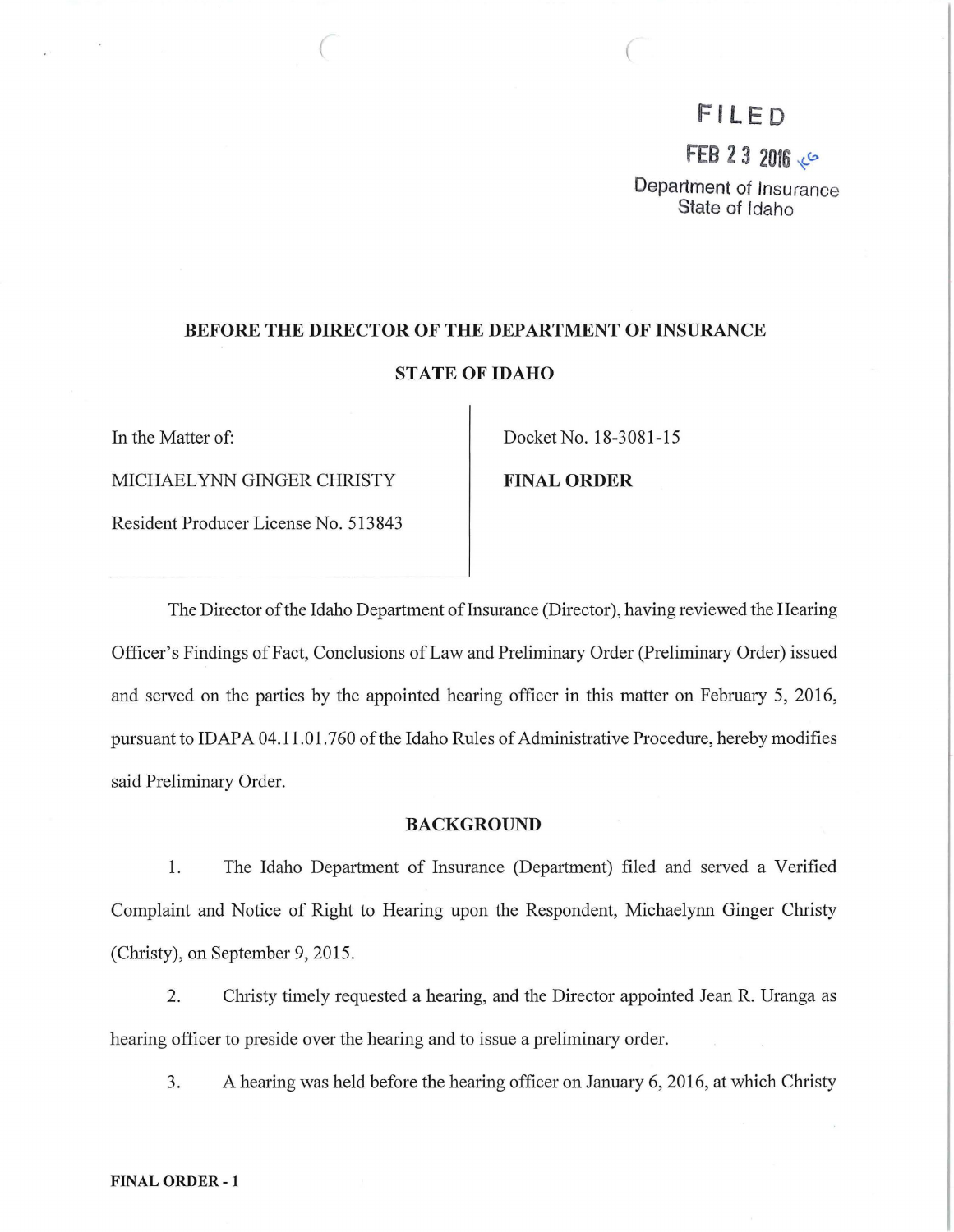was represented by counsel, F. Michael Burkett, Jr., and the Department was represented by Deputy Attorney General Judy L. Geier.

4. On February 5, 2016, the hearing officer issued and served on the parties her Preliminary Order, a copy of which is attached hereto as Exhibit A.

5. The hearing officer in her Preliminary Order at Paragraph 17 concluded that the Department's request for revocation of Christy's producer license was appropriate given the seriousness of the violations as found by the hearing officer and set forth in the Preliminary Order.

6. The hearing officer in her Preliminary Order at Paragraph 17 also concluded that the Department's request for an administrative penalty, or fine, was appropriate, but concluded that§ 41-1016(1), Idaho Code, only permitted a maximum administrative penalty of \$1,000.00 for one or more of the listed violations of  $\S$  41-1016(1). The hearing officer therefore ordered an administrative penalty of \$1,000.00, with \$500.00 payable immediately and \$500.00 payable if Christy applies for another license from the Department of Insurance.

7. Neither party sought reconsideration of the Preliminary Order, which became a final order by operation of law on February 19, 2016.

8. The Director has not received notice of the filing of an appeal to District Court by either party.

## **MODIFICATION OF HEARING OFFICER'S PRELIMARY ORDER**

9. The Idaho Rules of Administrative Procedure provide at IDAPA 04.11.01.760, in relevant part:

The agency head may modify or amend a final order of the agency (be it a preliminary order that became final because no party challenged it or a final order issued by the agency head itself) at any time before notice of appeal to District Court has been filed or the expiration of the time for appeal to District Court, whichever is earlier, by withdrawing the earlier final order and substituting a new final order for it.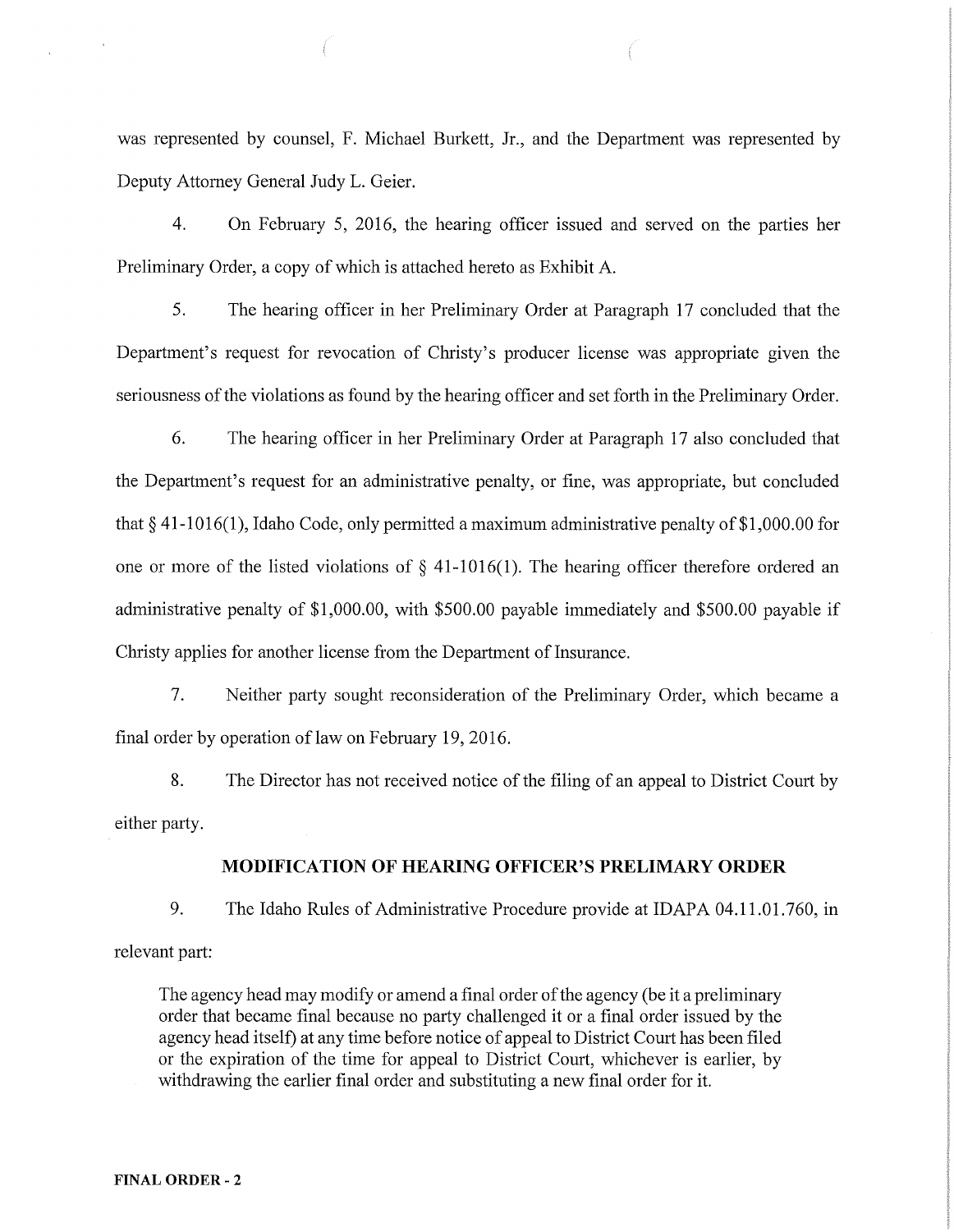10. The Director concludes that the hearing officer's conclusion that § 41-1016(1) limits the Department to requesting an administrative fine not to exceed \$1,000.00 for one or more violations of§ 41-1016(1) to be an incorrect interpretation of the statute.

11. The limiting language of § 41-1016(1) pertains to the authority of the Director to suspend or revoke a license, for which any one or more causes or violations of § 41-1016(1) will suffice.

12. However, imposition of administrative penalties should not be similarly constrained. Both the express language and implication of other sections of title 41, Idaho Code, permit imposition of greater fines. Section 41-1016(4), Idaho Code, provides:

In addition to or in lieu of any applicable denial, suspension or revocation of a license, a person may, after hearing, be subject to a civil fine or administrative penalty pursuant to subsection (1) of this section or any other applicable section.

Furthermore,§ 41-1016(5), Idaho Code, provides, in part:

The director shall retain the authority to enforce the provisions of and impose any penalty or remedy authorized by title 41, Idaho Code, against any person who is under investigation for or charged with a violation of title 41, Idaho Code, or department rule...

13. Further, the Depatiment may request, and the Director may impose, administrative

penalties under § 41-117, Idaho Code, which provides as follows with regard to individuals:

GENERAL PENALTY. Each violation of this code for which a greater penalty is not provided by another provision of this code or by other applicable laws of this state, shall in addition to any applicable prescribed denial, suspension, or revocation of certificate of authority or license be punishable by an administrative penalty of not more than one thousand dollars (\$1,000) for any individual or natural person .... Each instance of violation may be considered a separate offense.

Hence,  $\S$  41-117 allows the imposition of a \$1,000 fine for each violation of the same or different subsections of  $\S$  41-1016(1) since the prescribed penalty under  $\S$  41-1016(1) would not be "a greater penalty" provided under another section. Therefore, if § 41-117 is pled in conjunction with  $\S$  41-1016(1), there would be no limitation on the imposition of a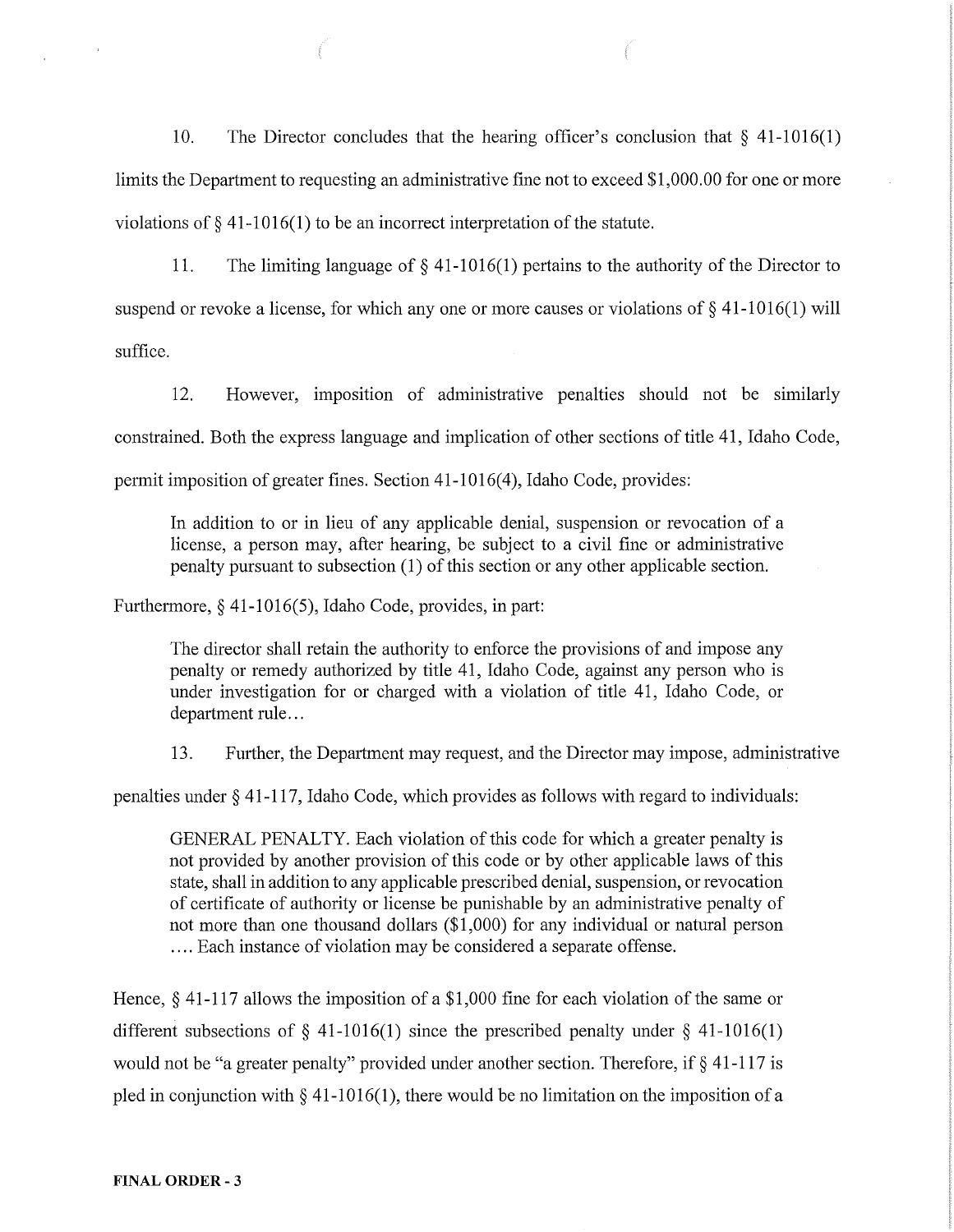\$1,000 penalty for each instance of violation.

14. Notwithstanding the application of  $\S$  41-117 (which was not pled as a basis for penalties in the immediate case), the Director is not convinced that the hearing officer's interpretation of  $\S$  41-1016(1) is correct. Many of the causes and violations listed under this section can and do arise out of unrelated activity. For example, a licensee may provide incorrect information on a license application, see subsection (a), and also violate another part of the Insurance Code, see subsection (b); or a licensee may have been convicted of or pled guilty to a felony, see subsection (f), and may also have engaged in coercive or dishonest practices, or demonstrated incompetence, untrustworthiness or financial irresponsibility, see subsection (h). In other words, independent acts may lead to independent violations of  $\S$  41-1016(1). Similarly, a licensee may engage in repeated acts constituting separate instances of violation of the same subsection of  $\S$  41-1016(1). For example, a licensee may forge the signatures of five individual consumers on five individual insurance applications, see subsection (j). The Director concludes that in such events, a single penalty of \$1,000 may be insufficient to both punish the violator and deter other licensees from engaging in like activity. Even if the same or related acts gave rise to different causes or violations under  $\S$  41-1016(1), the Director concludes that it may be appropriate to impose multiple \$1,000 penalties to deter and punish the activity.

15. To the extent the hearing officer's Preliminary Order provides that imposing more than a \$1,000 administrative penalty for multiple violations under  $\S$  41-1016(1) is prohibited, the Preliminary Order is hereby modified by withdrawing and modifying this conclusion of law in Paragraph 17 and permitting the imposition of more than a \$1,000 administrative penalty for multiple causes or violations under  $\S$  41-1016(1).

16. Notwithstanding the preceding, nothing herein disturbs or modifies any other finding or conclusion of the Preliminary Order, including the conclusion of the Preliminary Order whereby Christy's Idaho resident producer license is revoked and a \$1,000 administrative penalty is assessed, with \$500 payable immediately and \$500 payable if Christy applies for another Idaho license from the Department of Insurance.

>

 $>$ 

 $\rightarrow$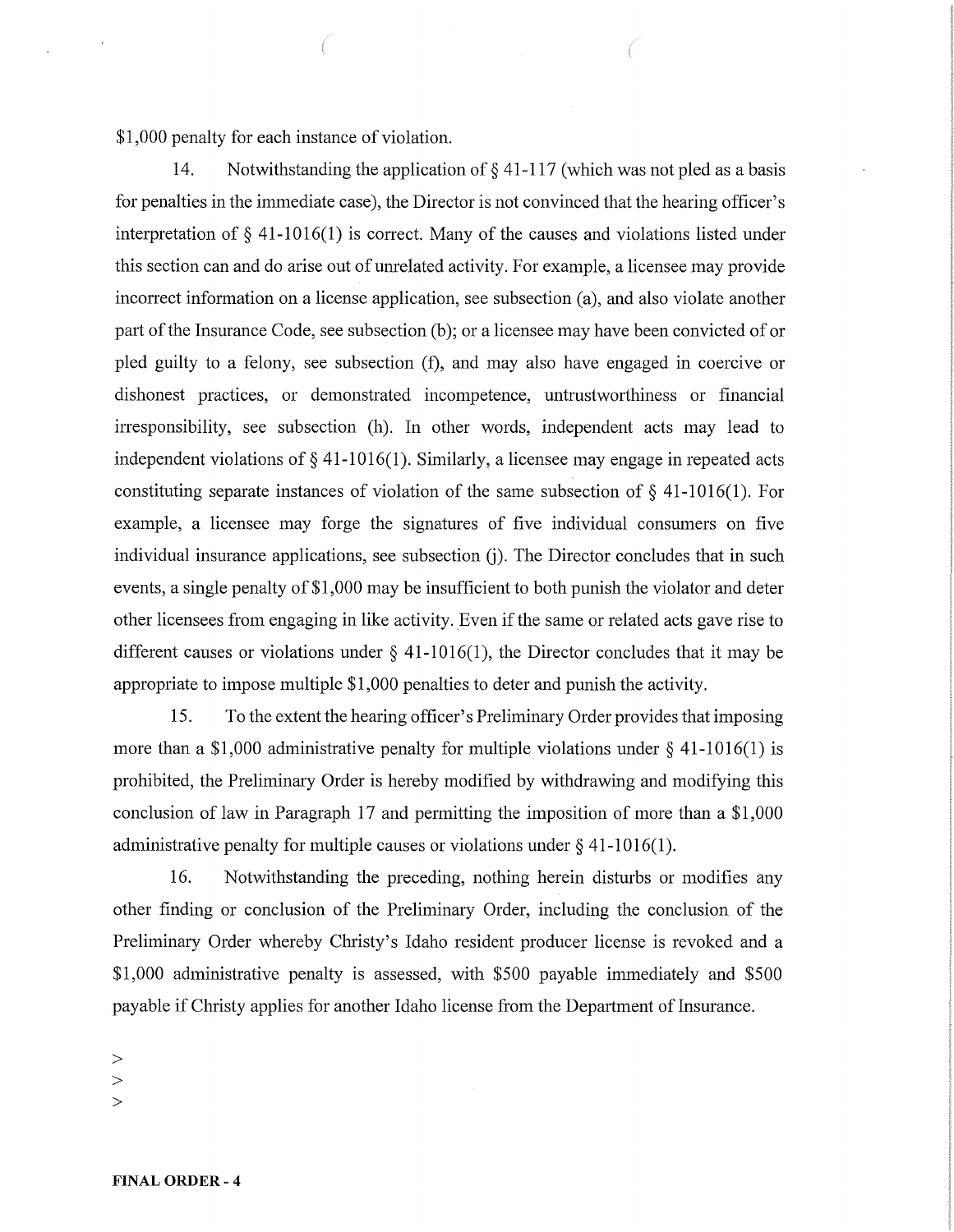## IT IS SO ORDERED.

DATED this **23** day of February, 2016.

STATE OF IDAHO DEPARTMENT OF INSURANCE

uvera

DEAN L. CAMERON Director

 $($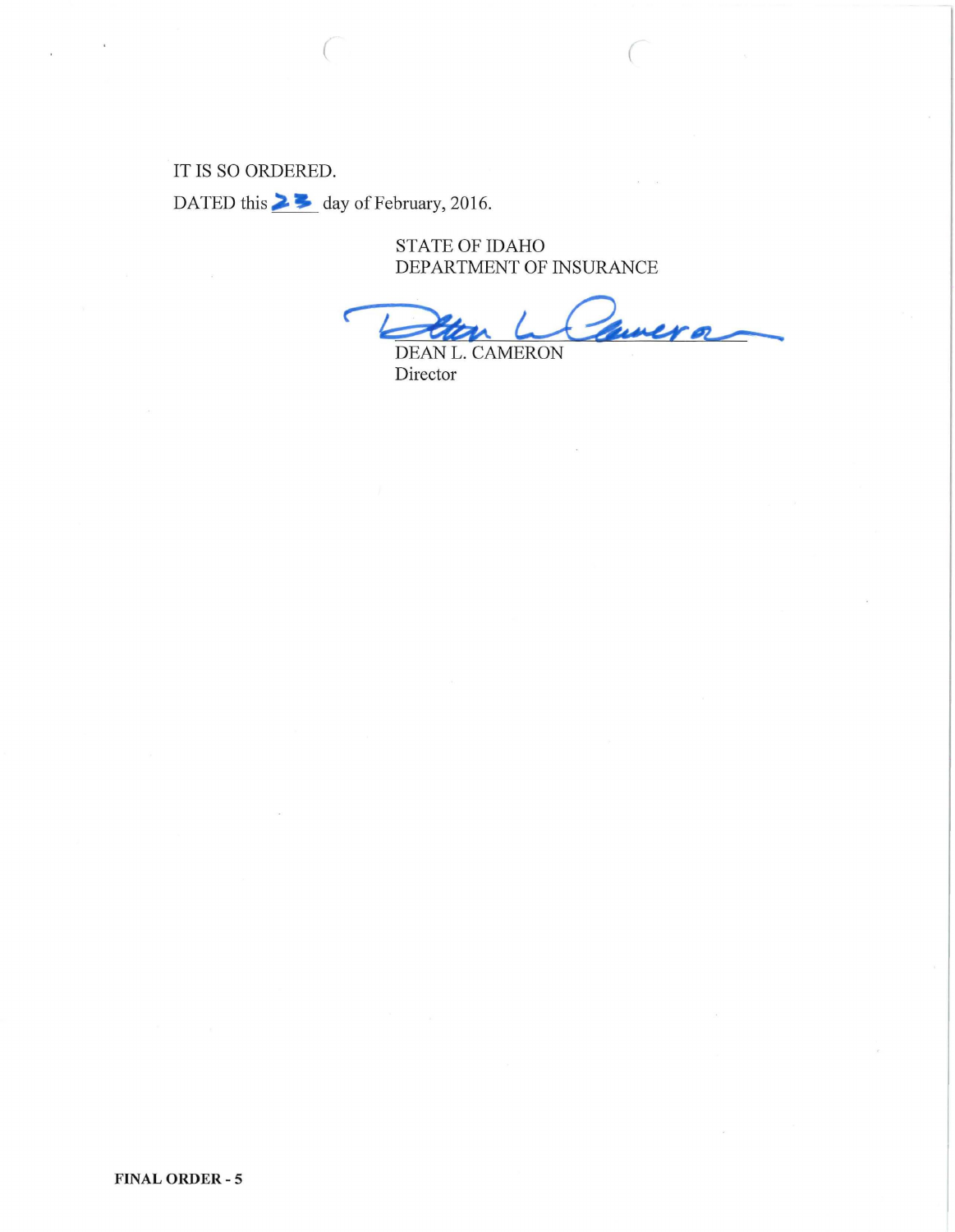## **NOTIFICATION OF RIGHTS**

This is a final order of the Director. Any party may file a motion for reconsideration of this final order within fourteen (14) days of the service date of this order. The agency will dispose of the petition for reconsideration within twenty-one (21) days of its receipt, or the petition will be considered denied by operation oflaw. *See* Idaho Code§ 67-5246(4).

Pursuant to Idaho Code §§ 67-5270 and 67-5272, any party aggrieved by this final order or orders previously issued in this case may appeal this final order and all previously issued orders in this case to district court by filing a petition in the district court of the county in which:

- i. A hearing was held,
- ii. The final agency action was taken,
- iii. The party seeking review of the order resides, or operates its principal place of business in Idaho, or
- iv. The real property or personal property that was the subject of the agency action is located.

An appeal must be filed within twenty-eight (28) days of (a) the service date of this final order, (b) an order denying petition for reconsideration, or (c) the failure within twenty-one  $(21)$ days to grant or deny a petition for reconsideration, whichever is later. *See* Idaho Code§ 67-5273. The filing of an appeal to district court does not itself stay the effectiveness or enforcement of the order under appeal.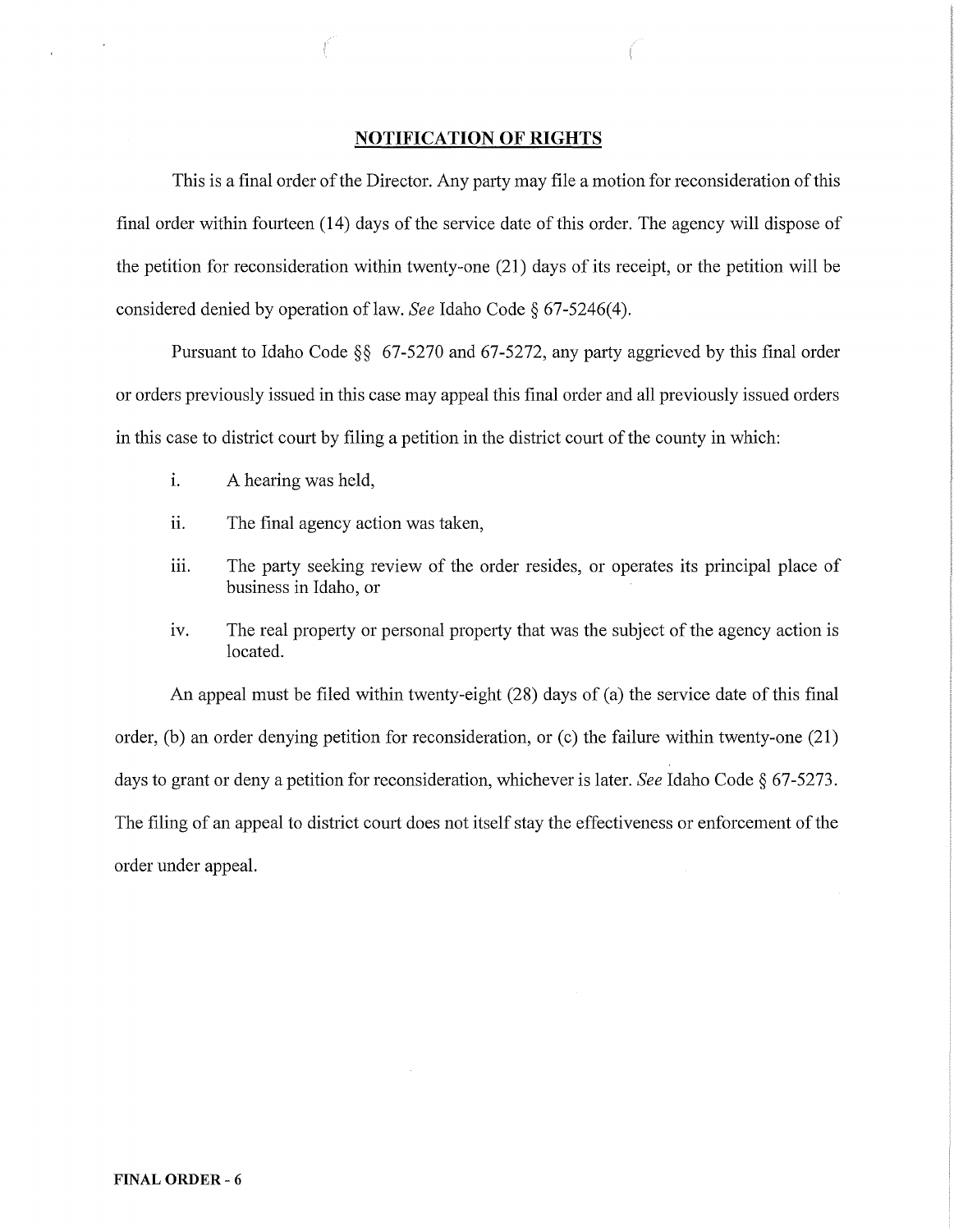## **CERTIFICATE OF SERVICE**

I HEREBY CERTIFY that, on this  $23<sup>rd</sup>$  day of February, 2016, I caused a true and correct copy of the foregoing FINAL ORDER to be served upon the following by the designated means:

F. Michael Burkett, Jr. Attorney at Law 512 N. 13<sup>th</sup> Street Boise, ID 83702

| $\boxtimes$ first class mail |
|------------------------------|
| certified mail               |
| facsimile                    |
| hand delivery                |

(

Judy L. Geier Deputy Attorney General Idaho Department of Insurance 700 W. State St., 3rd Floor Boise, ID 83720-0043

first class mail certified mail facsimile  $\times$  hand delivery

Jean R. Uranga Hearing Officer P.O. Box 1678 Boise, ID 83701-1678

| $\boxtimes$ first class mail |
|------------------------------|
| certified mail               |
| facsimile                    |
| hand delivery                |

Kelly Grady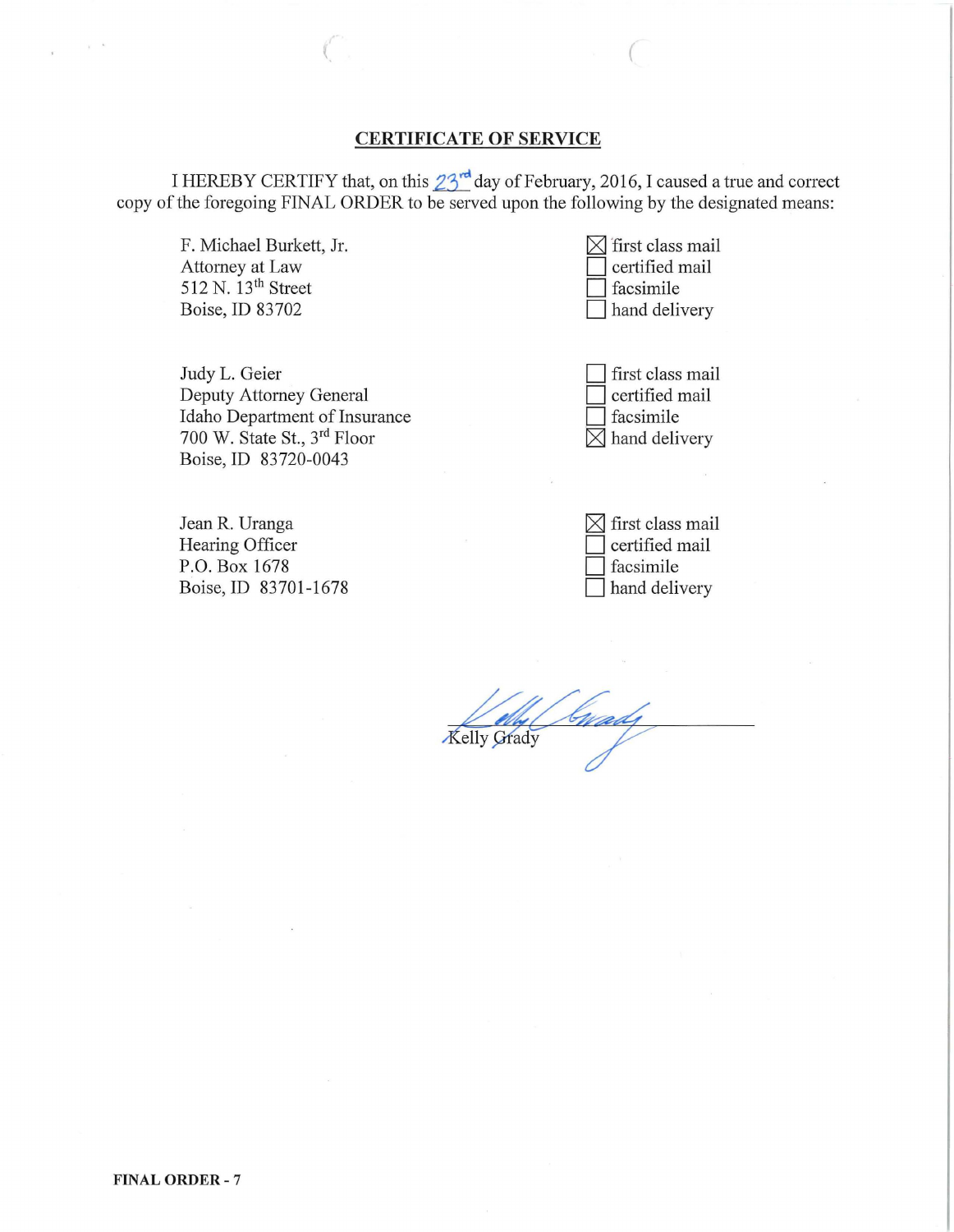JEAN R. URANGA Hearing Officer *2600* W. Hillway Drive P.O. Box 1678 *Boise* <sup>1</sup>Idaho 8370i Telephone: (208) 342-8931 Facsimile: (208) 342-7058 Idaho State Bar No. 1763

## FILED

FEB 0 5 2016  $\sqrt{\ }$ 

Department of Insurance State of Idaho

#### BEFORE THE DIRECTOR OF THE DEPARTMENT OF INSURANCE

STATE OF IDAHO

) ) ) ) ) )

In the Matter of:

MICHAELYNN GINGER CHRISTY, Resident Producer License No. 513843,

~~~~~~~~~~~~~~~~~~~~~~~~~~~~~)

Respondent.

Docket No. 18-3081-15

HEARING OFFICER'S FINDINGS OF FACT, CONCLUSIONS OF LAW AND PRELIMINARY ORDER

This matter came on for an evidentiary hearing on January 6, *2016* <sup>1</sup>before Jean R. Uranga, the designated Hearing Officer. The Department of Insurance appeared by and through its Deputy Attorney General, Judy Geier, and Michaelynn Christy appeared in person and by and through her attorney, Michael Burkett, Both parties presented testimony and submitted exhibits.

## FINDINGS OF FACT

1. Michaelynn Christy was issued an Idaho Resident Producer License, No. 513843, on December 24, 2014. Ms. Christy was employed by and in training with Primerica after receiving her license.

2. Ms. Christy drove a 2011 Chevrolet Malibu 2LT sedan, which was financed through Westmark Credit union. The vehicle and the

HEARING OFFICER'S FINDINGS OF FACT, CONCLUSIONS OF LAW AND<br>PRELIMINARY\_ORDER - 1 **EXHIBIT**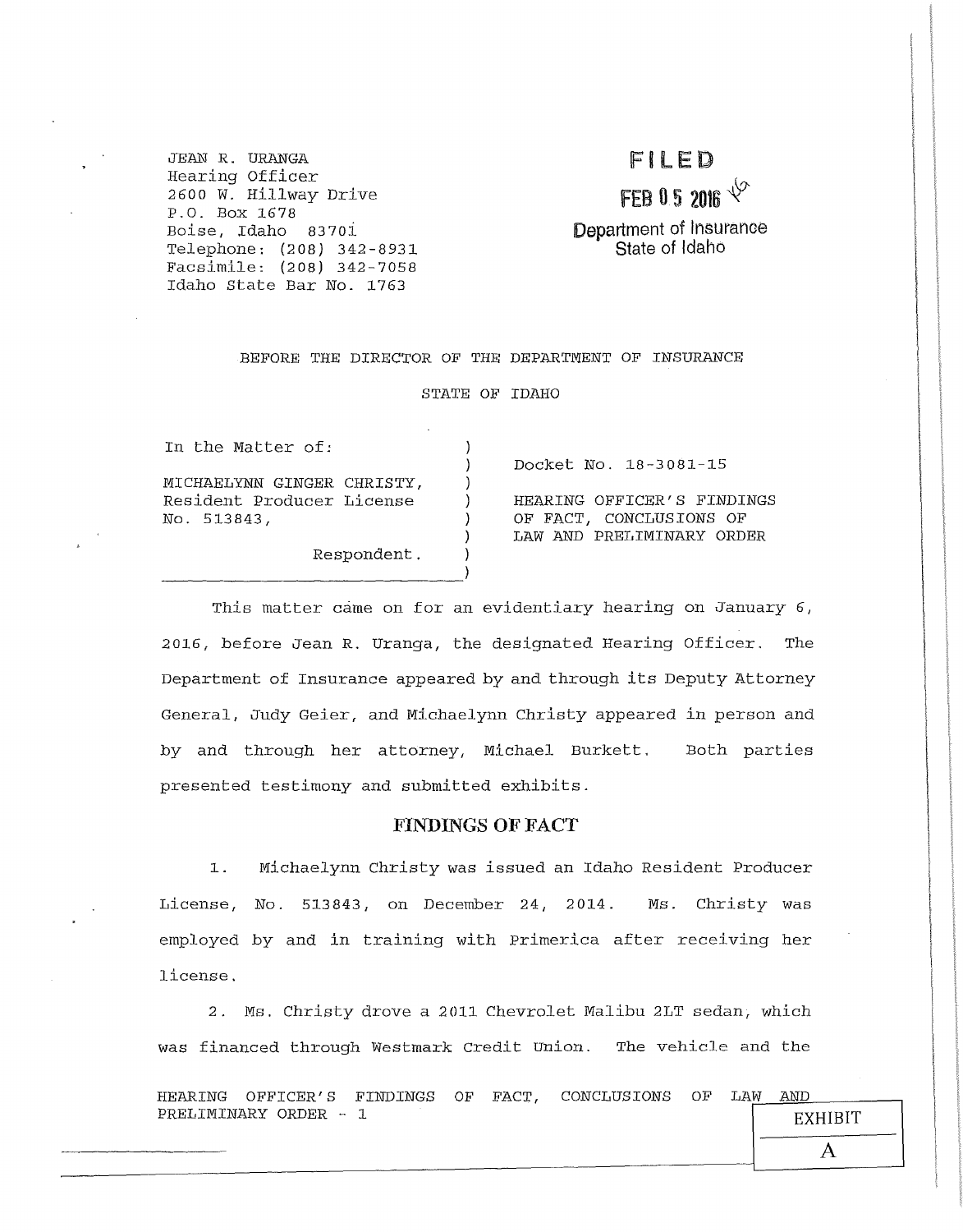loan were actually titled in the name of her grandmother, Jenifer Christy; however, Ms. Christy was making all the payments.

3. The evidence indicates that Ms. Christy's brother backed into the 2011 Chevrolet Malibu while the vehicle was parked at Ms. Christy's residence. That accident occurred approximately one year before March 2015 and caused.damage to the driver side door and the door handle and side mirror.

4. A few days before March 17, 2015, Ms. Christy took the vehicle into a car repair shop near her home to get a headlight repaired. Ms. Christy testified that an employee of the repair shop suggested she buy car insurance and then make a claim for the damage previously caused by her brother.

5. on March 17, 2015, Ms. Christy made an online application and obtained a comprehensive and liability car insurance policy on the 2011 Chevrolet Malibu from Esurance Property and Casualty Insurance Company. The Policy No. was PAID-006065179. On the application, Ms. Christy represented that she had owned the vehicle for two years.

6. One day after obtaining the car insurance, Ms. Christy was in Boise to attend a job related training. After the training, she went to a friend's house in Boise. While trying to park the car in a carport, she hit a post and damaged the front passenger-side bumper and headlight.

7. On March 18, 2015, at 10:53 *pm,* Ms. Christy telephoned Esurance and submitted a claim for damages to the vehicle. That telephone called was recorded. The claim was numbered #DEN0046286. HEARING OFFICER'S FINDINGS OF FACT, CONCLUSIONS OF LAW AND PRELIMINARY ORDER ~ 2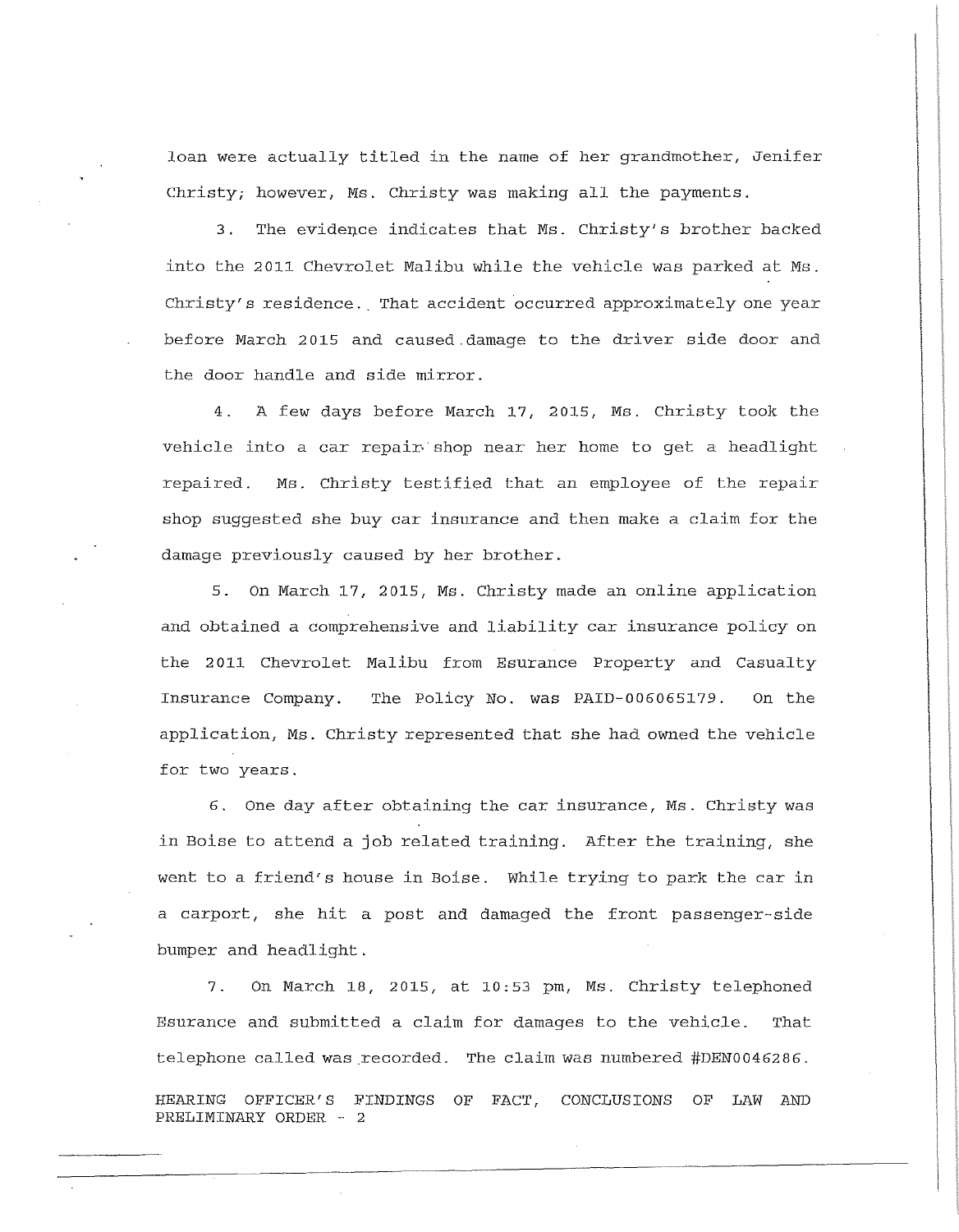In the claim, Ms. Christy claimed the vehicle had been damaged as a result of a hit and run accident which occurred in a Walmart parking lot in Boise, Idaho. She reported that the driver-side door panel was pushed in and that the side mirror and broken door handle were on the pavement. Ms. Christy also reported that the front passenger-side bumper was damaged in the same incident.

8. The Esurance claims representative, Jenny Jones, called Ms. Christy around 10:50 am on March 23, 2015, to obtain further information. That telephone call was recorded and the recording and a transcript of the recording were admitted into evidence. Ms. Christy lied to the Esurance representative during that telephone call with elaborate and false statements that both areas of damage occurred in a Walmart parking lot in Boise on March 18, 2015. She stated that she and her brother were both in the store at the time of the incident and did not see who hit the car or what happened. Ms. Christy falsely stated that, when they came out of the store, they found the door handle off and the mirror on the ground. Then, Ms. Christy falsely stated that she did not even see any damage to the passenger side front headlight until her friend noticed it when she arrived at the friend's house. She further falsely stated that the car had no prior damage. She did not report the incident to the police.

9 . Ms. Christy then got damage estimates to repair both areas of damage. The estimates totaled \$3,328 from Superior Paint & Body, Inc. The estimator, Matt Sammons, with Superior reported to the insurance company that, in his opinion, the damages to the car HEARING *OFFICER*<sup>1</sup> *S* FINDINGS OF FACT <sup>1</sup>CONCLUSIONS OF LAW AND PRELIMINARY ORDER - 3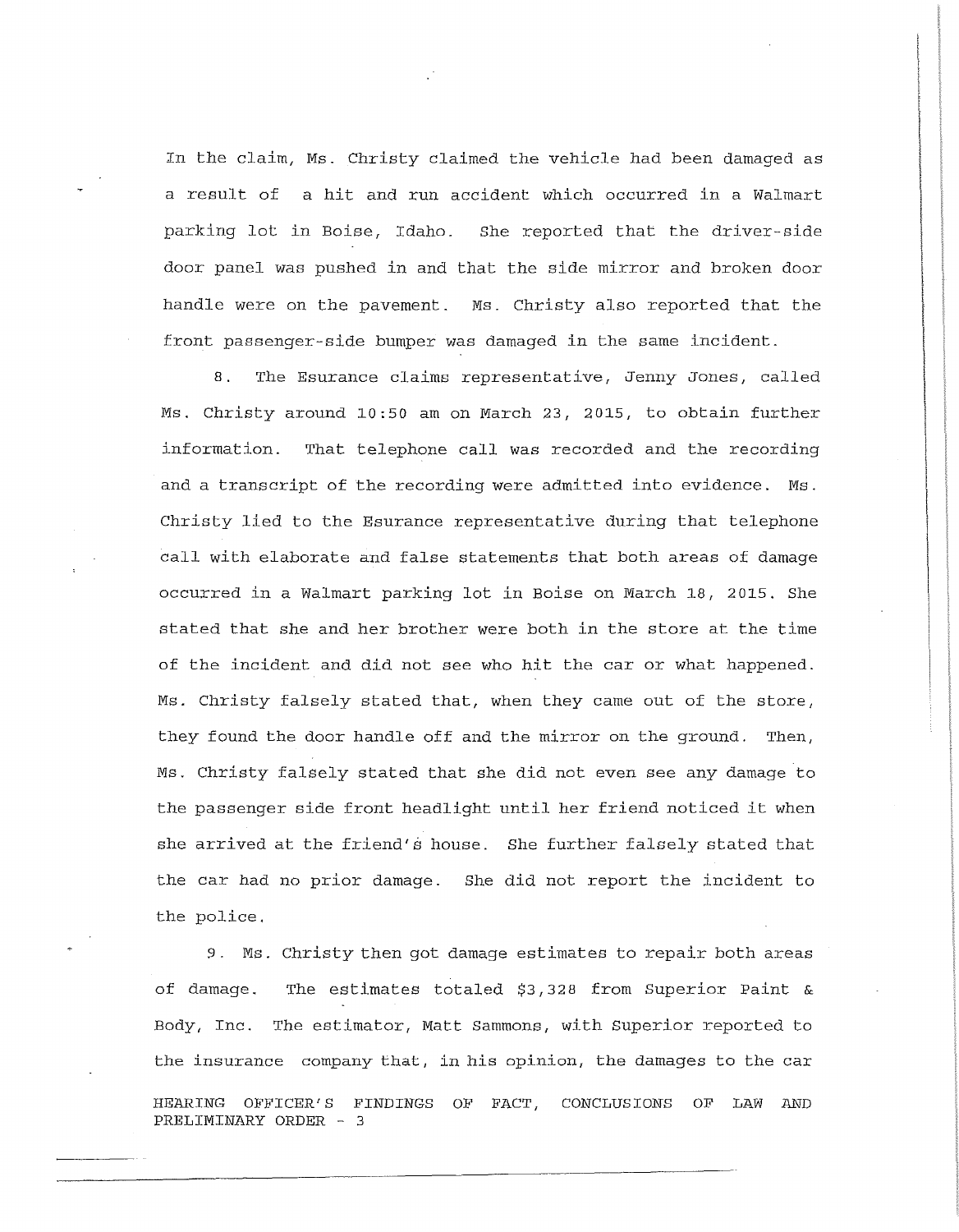did not occur as the result of one incident, but rather two incidents. He reported that the driver-side door damage was probably caused by a truck backing in to the car and the passengerside bumper damage was caused by hitting a pole. After Esurance asked her to provide a Walmart receipt, Ms. Christy withdrew her claim on April 7, 2015. Esurance then reported the fraudulent claim to the Department of Insurance.

10. The Department of Insurance investigation was assigned to Kris Evans, now known as Kris Cerecero. During a recorded telephone conversation between Ms. Cerecero and Ms. Christy on August 24, 2015, Ms. Christy initially contended that both areas of damage occurred at a Walmart in Boise, but then admitted that her brother had hit the car and caused the driver-side damage approximately a year earlier. However, she continued to content the passenger side damage occurred at Walmart, but could not explain which Walmart store she was at. Finally, she further admitted that the passenger-side bumper damage did not occur at a Walmart parking lot as the result of a hit-and-run, but rather was caused by her when she hit a pole at the carport of her friend's home.

11. During her hearing testimony, Ms. Christy attempted to justify the fraudulent claim by testifying that both a car repair shop and her friends encouraged her to file the false claim. That testimony in fact exacerbates the fraud because it establishes that she carefully planned the fraud, even going so far that she submitted the false claim just one day after purchasing the car insurance.

HEARING OFFICER'S FINDINGS OF FACT, CONCLUSIONS OF LAW AND PRELIMINARY ORDER - 4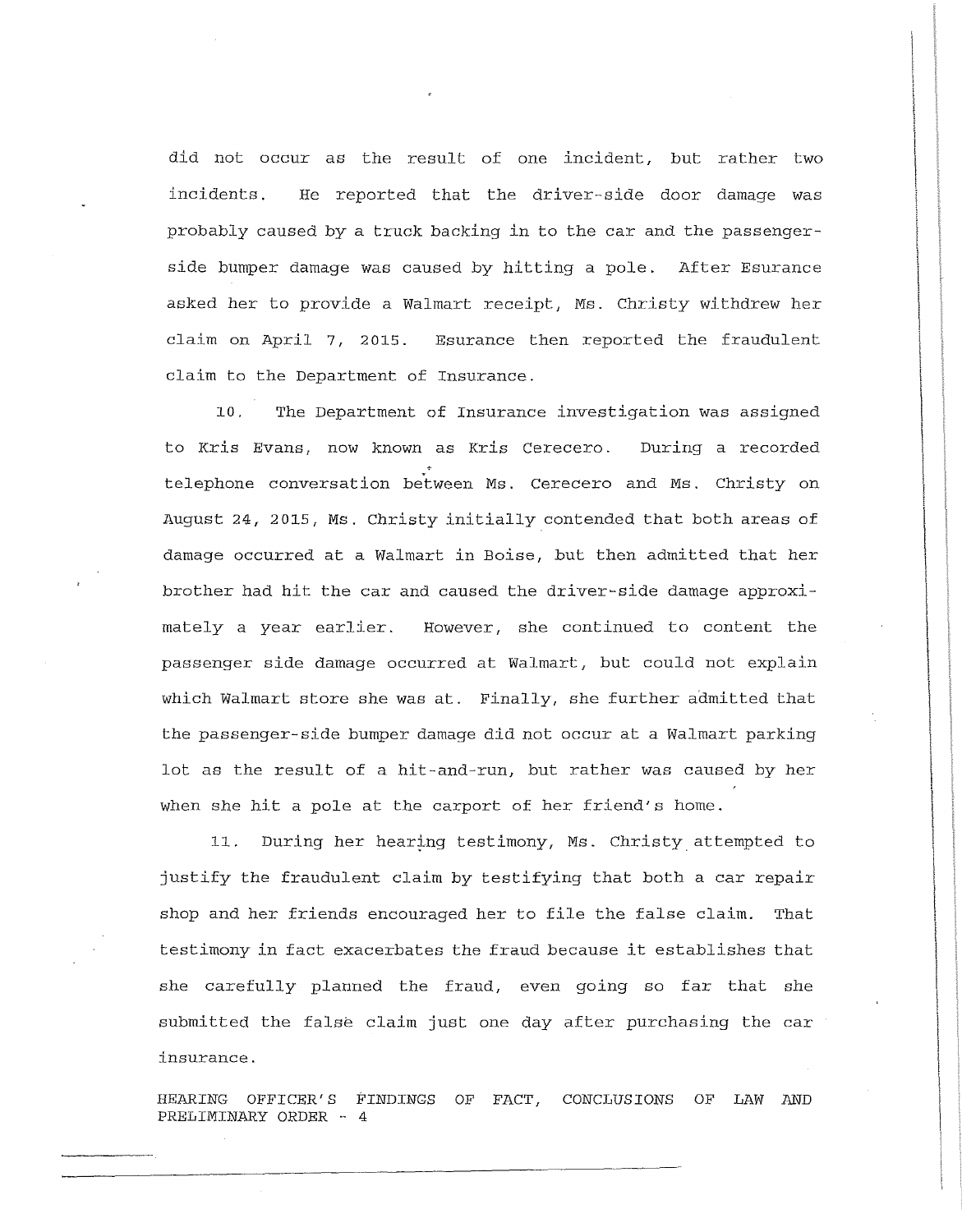12. Ms. Christy introduced the testimony of her employer and her supervisor that Ms. Christy was honest and hard working. She also submitted a couple of letters of recommendation from friends.

13. That eviqence cannot overcome or excuse the undisputed evidence that Ms. Christy, as a newly licensed insurance agent, carefully planned and committed fraud in the filing of a false claim. She concocted a completely false story. She repeated the fraudulent story three times, including twice to Esurance and once to the Department investigator. Her conduct was clearly intentional and was very egregious.

#### **CONCLUSIONS OF LAW**

14. Ms. Christy has violated Idaho Code Section 41-1016 (l) (e) which allows the Director to impose discipline when a producer misrepresents any fact material to any insurance transaction or proposed transaction.

15. Ms. Christy has violated Idaho Code Section  $41-1016(1)(q)$ by admitting or being found to have committed any insurance fraud.

16. Ms. Christy has violated Idaho Code Section 41-1016 (1) (h) by using fraudulent or dishonest practices and demonstrating untrustworthiness in the conduct of business in the State of Idaho.

17. Pursuant to these statutes, the Director may impose an administrative penalty not to exceed \$1000 and suspend or revoke a producer's license. In this case, the Department has proposed revocation of Ms. Christy's producer's license and a fine of \$1, 500 consisting of \$500 ·per violation, with \$500 payable upon entry of

HEARING OFFICER'S FINDINGS OF FACT, CONCLUSIONS OF. LAW AND PRELIMINARY ORDER - 5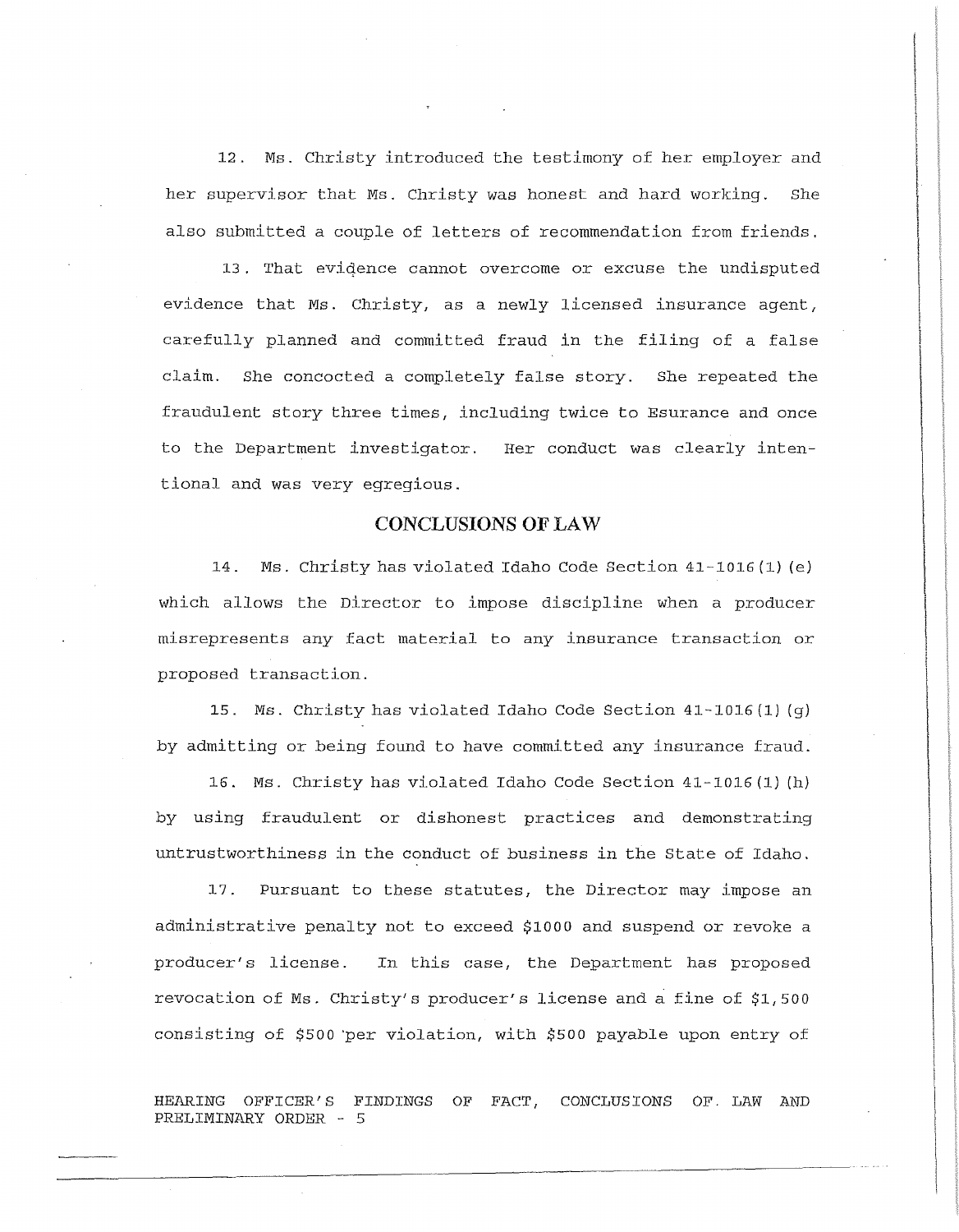the Order and the balance due if Ms. Christy applies for another license. The Hearing Officer concludes the requested relief is appropriate given the seriousness of the violations; however, the administrative penalty should be set at \$1000, not \$1500, because the statutory authority allows for imposition of an "administrative penalty not to exceed" \$1000 for "one or more" of the listed violations.

### **PRELIMINARY ORDER**

IT IS HEREBY ORDERED that Ms. Christy's Idaho resident producer's license should be revoked and a \$1,000 administrative penalty assessed, with \$500 payable immediately and \$500 payable if she applies for another Idaho license from the Department of Insurance.

DATED This  $\sqrt{\mathcal{Z}}$  day of February, 2016.

JEAN R. URANGA *U* 

Hearing Officer

HEARING OFFICER'S FINDINGS OF FACT, CONCLUSIONS OF LAW AND PRELIMINARY ORDER - *6*